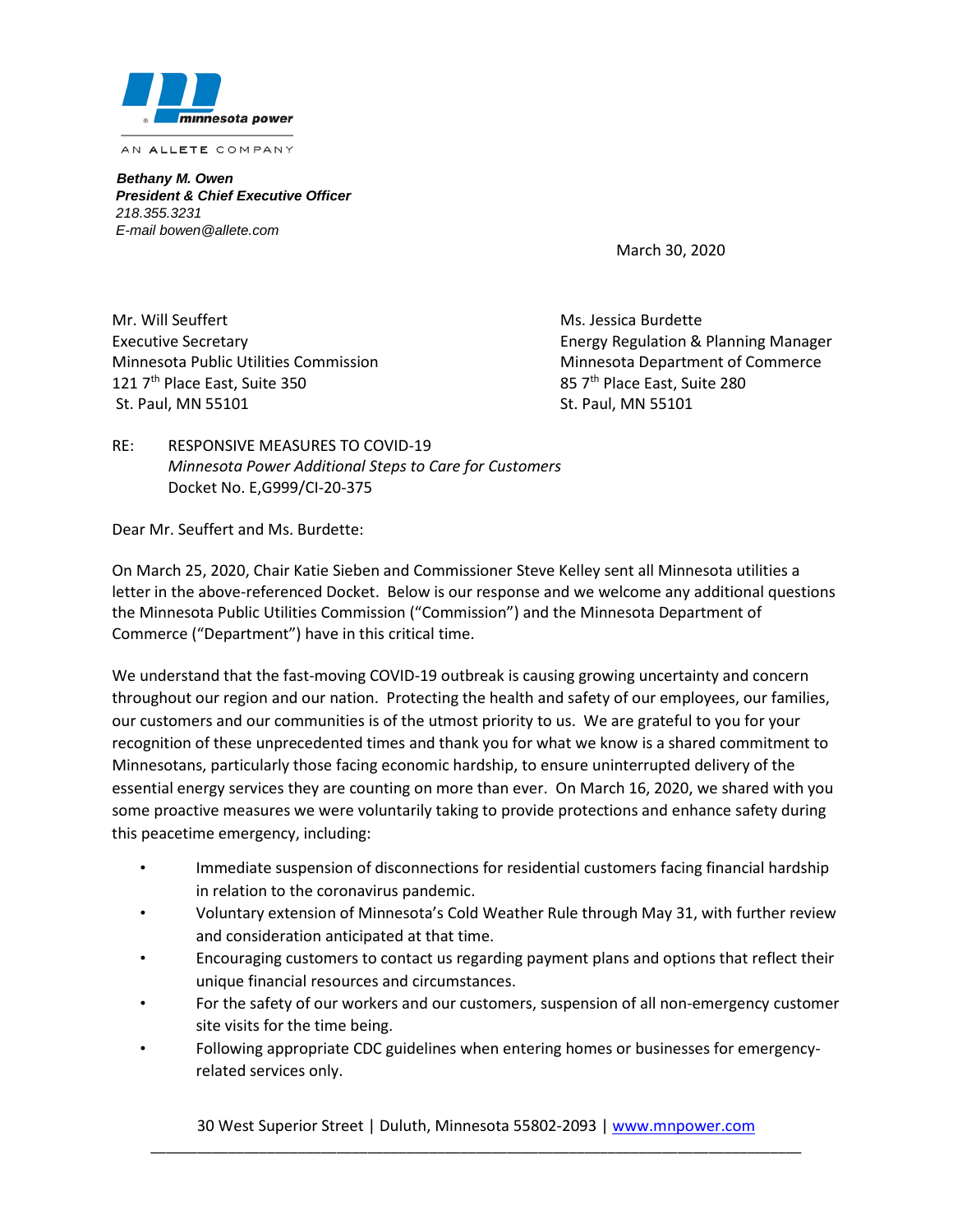In addition to these measures, and in light of your March 25, 2020 letter, Minnesota Power is in the process of implementing procedures to support the following additional actions, which will take effect this week:

- Waive late payment charges for residential and small business (general service) customers who are affected by the coronavirus pandemic.
- Suspend disconnections for small business (general service) customers facing financial hardship in relation to the coronavirus pandemic.
- Waive reconnection fees during normal business hours for residential and small business (general service) customers previously disconnected for non-payment. These reconnections will continue to be prioritized to ensure prompt action for those seeking to reinstate service.

These additional actions are a deviation from our filed service regulations, and to some degree Minnesota Rules, with respect to late payment charges and reconnection fees, but we believe unprecedented times call for unprecedented measures, as recognized in your request and, as such, we fully commit to all of the actions identified in the Commission's and Department's letter. Minnesota Power may seek additional clarification from the Commission as needed.

Importantly, we are also working hard to raise awareness and help to connect residential and small business customers with various resources available to help them. We are also stepping up our efforts to caution against scammers looking to use the COVID-19 situation to steal money and personal information. Minnesota Power is leveraging multiple channels to ensure we are meeting customers where they are and when they need us. This includes our Call Center and program representatives who stand ready to answer calls and walk customers through options, our web site [\(www.mnpower.com\)](http://www.mnpower.com/) which is updated frequently with the latest information, the MyAccount customer portal, outbound calling, social media, and collaboration with community and regional partners.

We greatly appreciate the Commission's and the Department's recognition that additional regulatory flexibility may be needed, even beyond what we've described above related to service regulations, to enable utilities to act quickly in the best interest of our customers. In addition, like our customers, we are incurring incremental costs as a result of this peacetime emergency. We will likely see a significant increase in arrearages and uncollectible balances as we rightfully strive to focus on maintaining essential services for our customers. Amidst these efforts, we will also need to ensure a financially healthy utility to continue to provide these essential services. We know the focus of your request is providing assurances for customers, and we agree that is the proper immediate focus – and one we share. We look forward to continued work with you during these unprecedented times to address the needs of utilities and the Minnesotans we serve.

Now more than ever, we are committed to delivering safe and reliable power. While this letter focuses on our actions most directly related to the topics posed in your letter, we want you to know that our talented employees will continue to provide the essential services that have powered our region for more than 100 years. There are many other actions we are taking under our business continuity and pandemic plans involving protection of employees and customers, continuity of operations, and cyber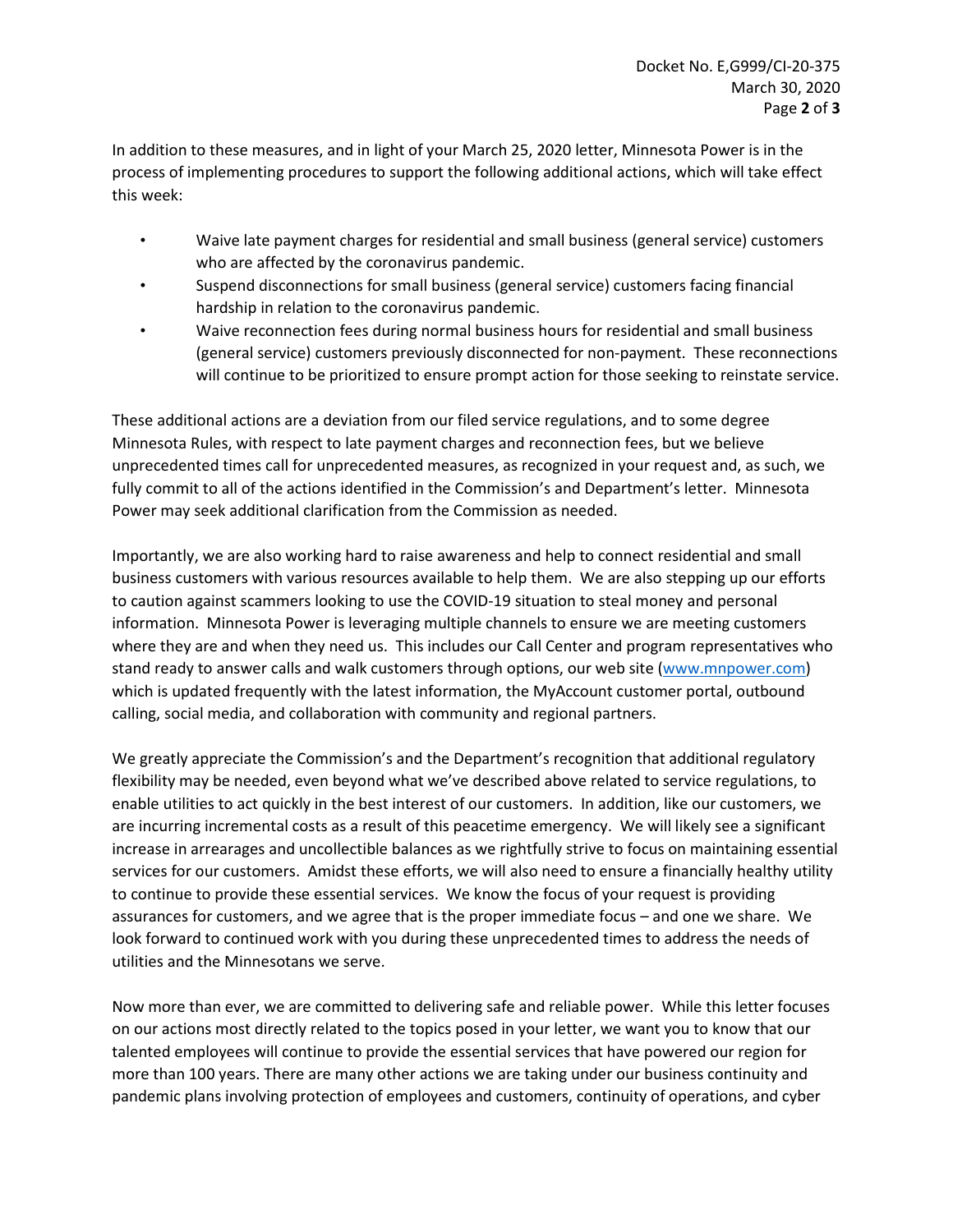security, and we will be happy to provide periodic updates as the COVID-19 situation continues to evolve. Thank you for your trust in Minnesota Power as we work together to keep our communities, our customers, and our families healthy and safe. We appreciate the opportunity to respond to your letter.

Please contact David Moeller at [dmoeller@allete.com](mailto:dmoeller@allete.com) or (218) 723-3963 or Jennifer Peterson at jipeterson@mnpower.com or (218) 355-3202 or me if there are any questions regarding this submission.

Sincerely,

M. Cluen

Bethany M. Owen ALLETE President and CEO

BMO:th